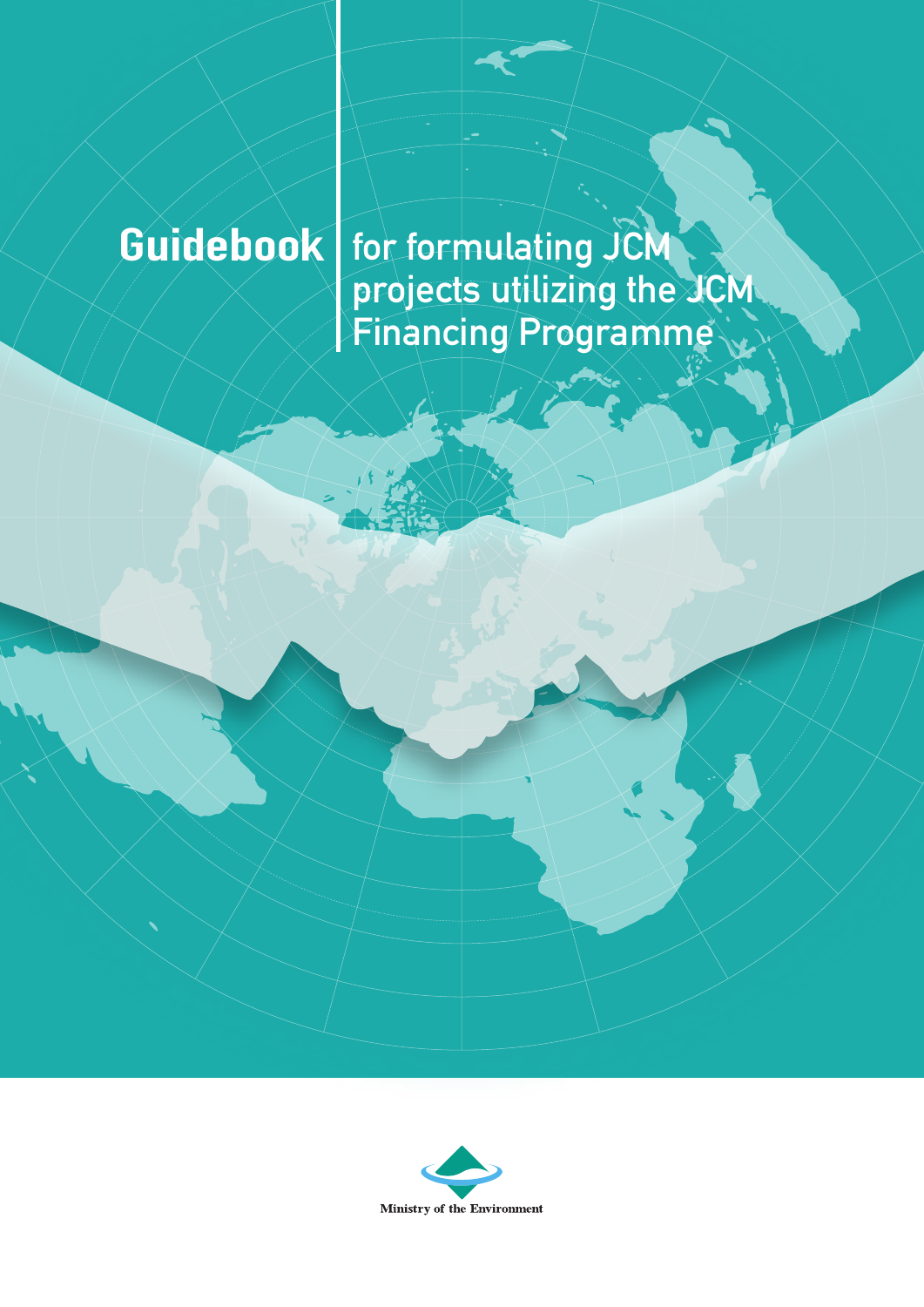### **Preface**

Japan established the Joint Crediting Mechanism (JCM) to promote greenhouse gas (GHG) emission reductions and removals by mitigation actions in developing countries, achieved through the diffusion of low carbon or decarbonizing technologies, products, systems, services, and infrastructure, and to use them as appropriately quantified contributions to achieve Japan's own emission reduction targets. As of January 2021, Japan had initiated JCM projects in 17 partner countries (Mongolia, Bangladesh, Ethiopia, Kenya, Maldives, Viet Nam, Lao PDR, Indonesia, Costa Rica, Palau, Cambodia, Mexico, Saudi Arabia, Chile, Myanmar, Thailand and Philippines). In order to support the implementation of candidate JCM projects, the Ministry of the Environment, Japan (hereinafter referred to as "MOEJ") has been implementing JCM Model Projects (hereinafter referred to as "model projects"), some of which are in collaboration with projects supported by the Japan International Cooperation Agency (JICA) and government-affiliated financial institutions. Model projects are intended to utilize financial support to implement projects that will reduce GHG emissions by utilizing leading low carbon or decarbonizing technologies in developing countries, and in return, to acquire JCM credits for achievement of Japan's GHG emission reduction target. Moreover, in accordance with Japan's Overseas Development Strategy (Environment) adopted by the Cabinet Office in June 2018, the aim of JCM model projects is also to contribute to global GHG emission reductions through the diffusion of leading low carbon or decarbonizing technologies.

This Guidebook was prepared to inform project participants in partner countries of key points to consider when making an application to the JCM Financing Programme.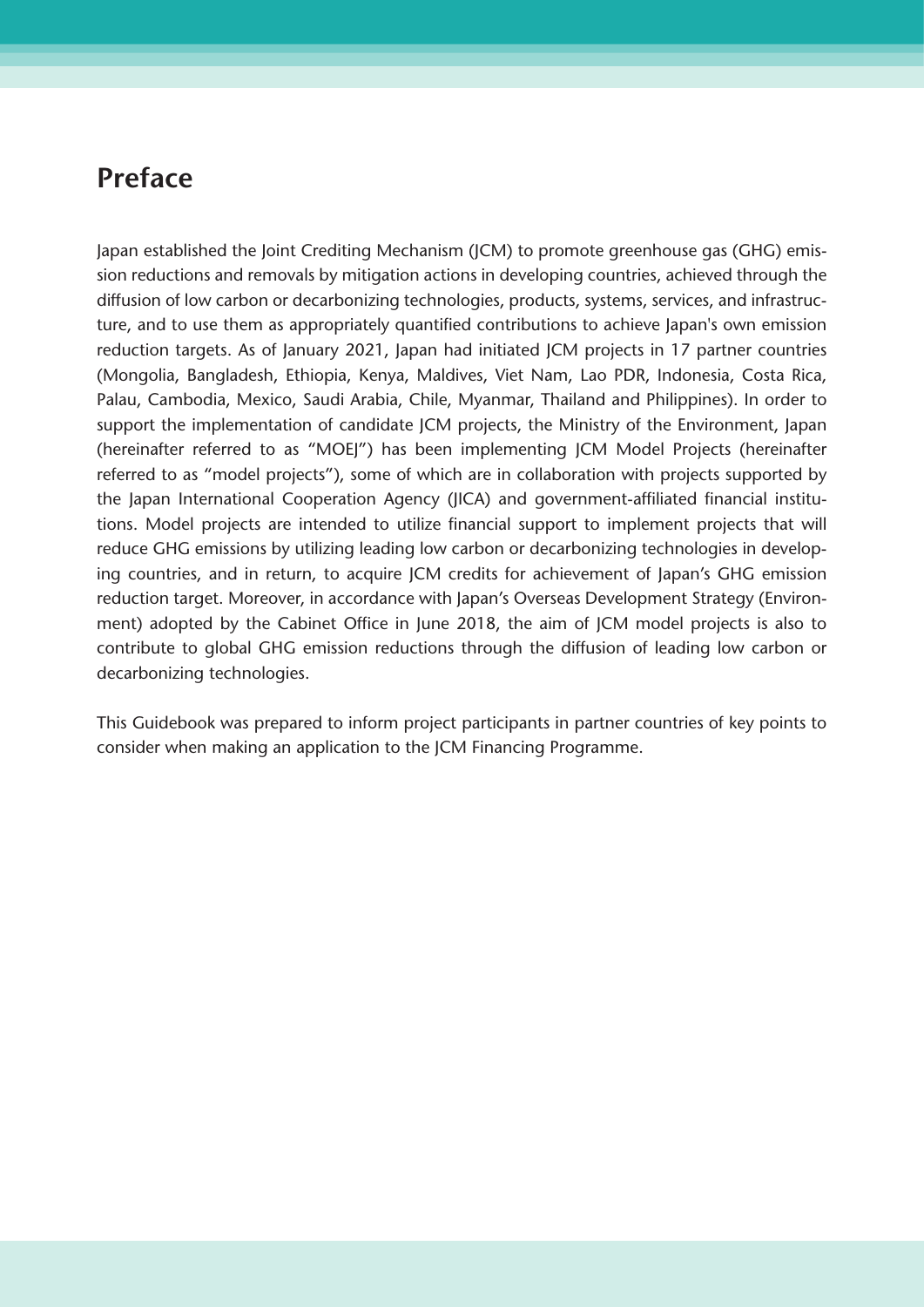## **Table of Contents**

|  | Chapter 1 Outline of Joint Crediting Mechanism and |  |
|--|----------------------------------------------------|--|
|  |                                                    |  |
|  |                                                    |  |
|  |                                                    |  |
|  |                                                    |  |
|  |                                                    |  |
|  |                                                    |  |
|  |                                                    |  |

#### Chapter 2 Important aspects to consider in utilizing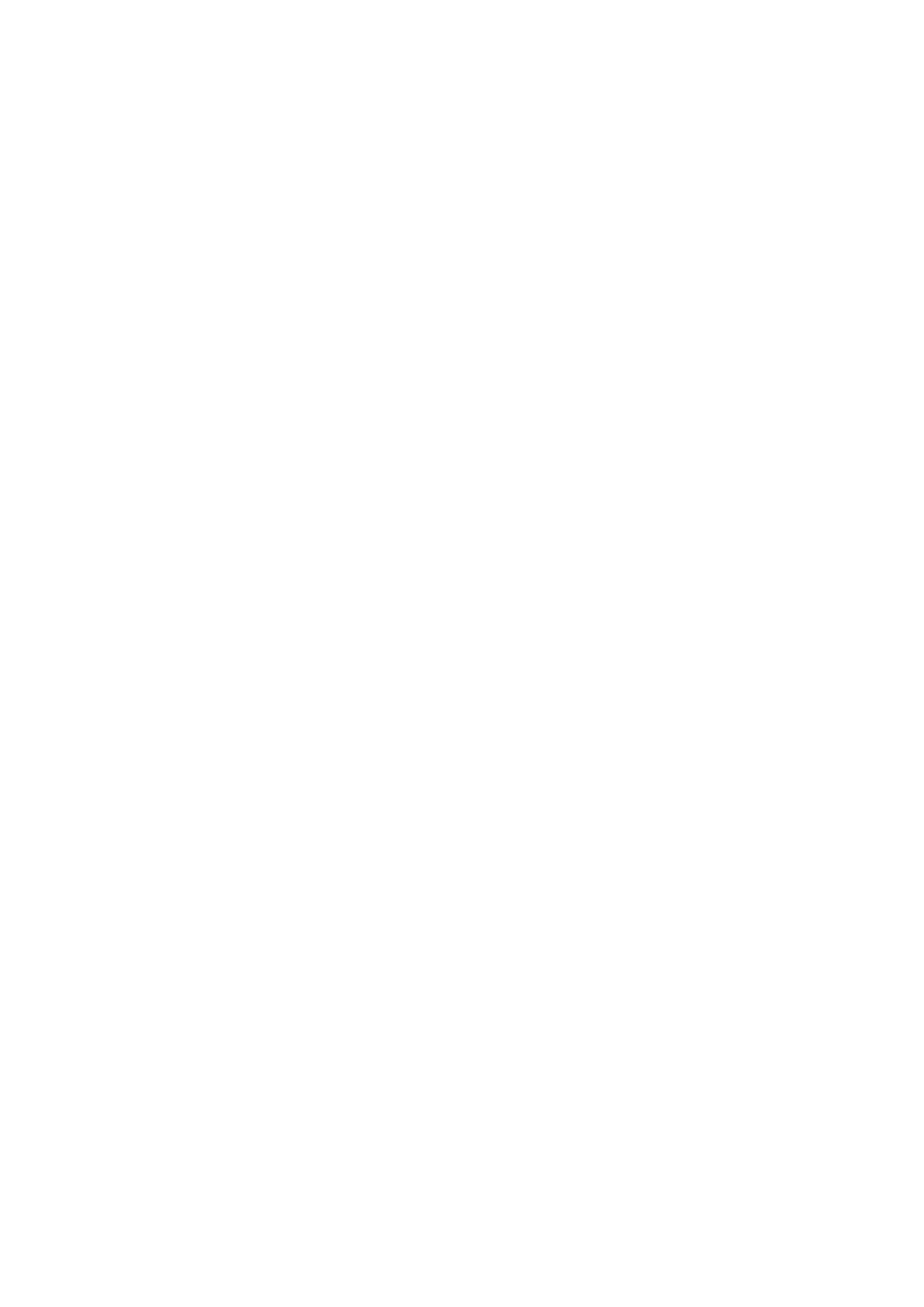## **Outline of Joint Crediting Mechanism and JCM Financing Programme Chapter 1**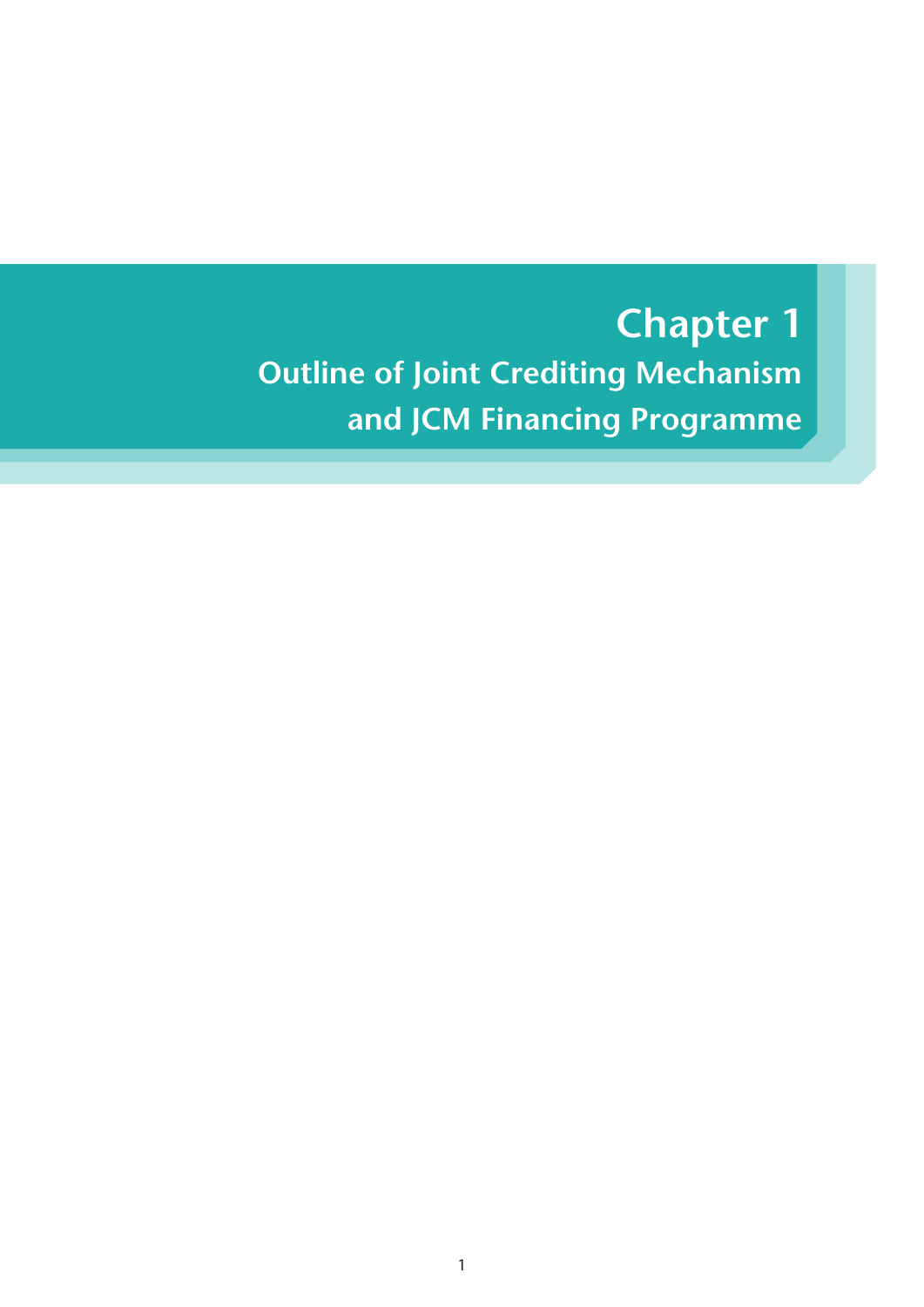## **1.1 Joint Crediting Mechanism (JCM)**

The aim of the Joint Crediting Mechanism (JCM) is to facilitate the diffusion of leading low carbon or decarbonizing technologies, products, systems, services, and infrastructure, the implementation of mitigation actions, and contributions to sustainable development in developing countries. Contributions to GHG emission reductions or removals are evaluated appropriately and quantitatively, and they are used to help achieve Japan's emission reduction targets.

The JCM contributes to the ultimate objective of the UNFCCC by facilitating global actions for GHG emission reductions or removals.

The JCM is an emerging project-based bilateral offset crediting mechanism initiated by the Government of Japan to facilitate the diffusion of leading low carbon technologies for mitigating GHG emissions in host countries.



Source: https://www.carbon-markets.go.jp/eng/jcm/index.html

Japan has held consultations for the JCM with developing countries since 2011 and has established the JCM with Mongolia, Bangladesh, Ethiopia, Kenya, the Maldives, Viet Nam, Lao PDR, Indonesia, Costa Rica, Palau, Cambodia, Mexico, Saudi Arabia, Chile, Myanmar, Thailand and the Philippines.

- (1) The JCM starts its operation as a non‐tradable credit type mechanism.
- (2) Based on implementation status of the JCM, both governments continue consultation for the transition to a tradable credit type mechanism and reach a conclusion at the earliest possible time.
- (3) The JCM aims for concrete contributions to assisting adaptation efforts of developing countries after the JCM is converted to a tradable credit type mechanism.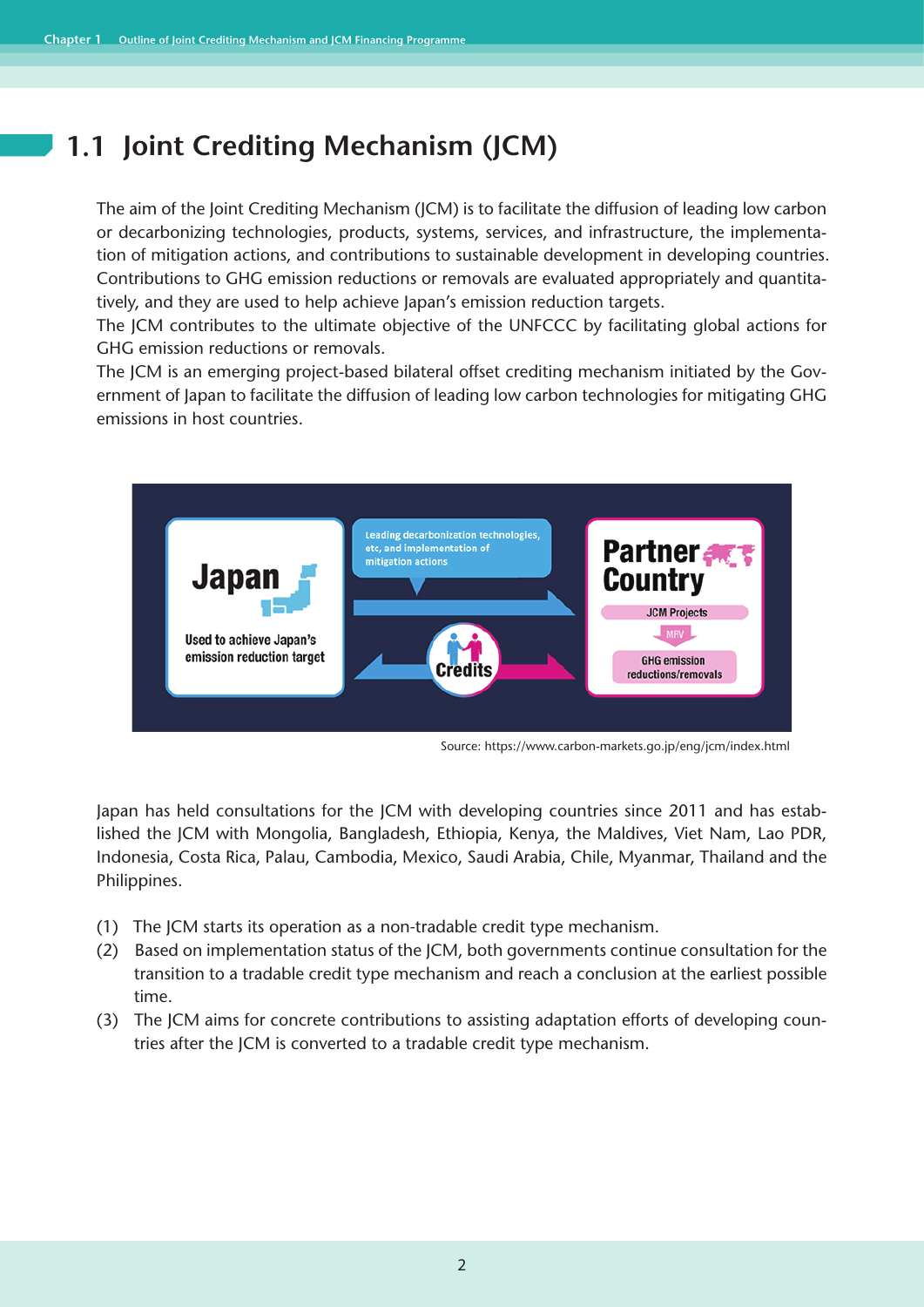## **1.2 JCM Financing Programme**

### **1.2.1 Outline**

MOEJ launched the Financing Programme for JCM Model Projects to support the implementation of candidate JCM projects.

Its purpose is to provide financial support for projects that aim to reduce GHG emissions by utilizing leading low carbon or decarbonizing technologies in developing countries, and in return generate JCM credits to help Japan achieve its GHG emission reduction target. Moreover, based on the Overseas Development Strategy (Environment) adopted by Japanese Cabinet Office in June 2018, JCM model projects aim to contribute to global GHG emission reductions through the diffusion of leading low carbon or decarbonizing technologies.



 $\triangleright$  Eligible Projects : starting installation after the adoption of the financing and finishing installation within three years.

Source: http://gec.jp/jcm/kobo/mp/r02/20190819\_JCM\_goj\_eng.pdf

The Government of Japan will finance a portion (up to half) of investment costs of model projects implemented by an International Consortium that will consist of a Japanese entity (as the representative participant) and one or more local in-country partner entities.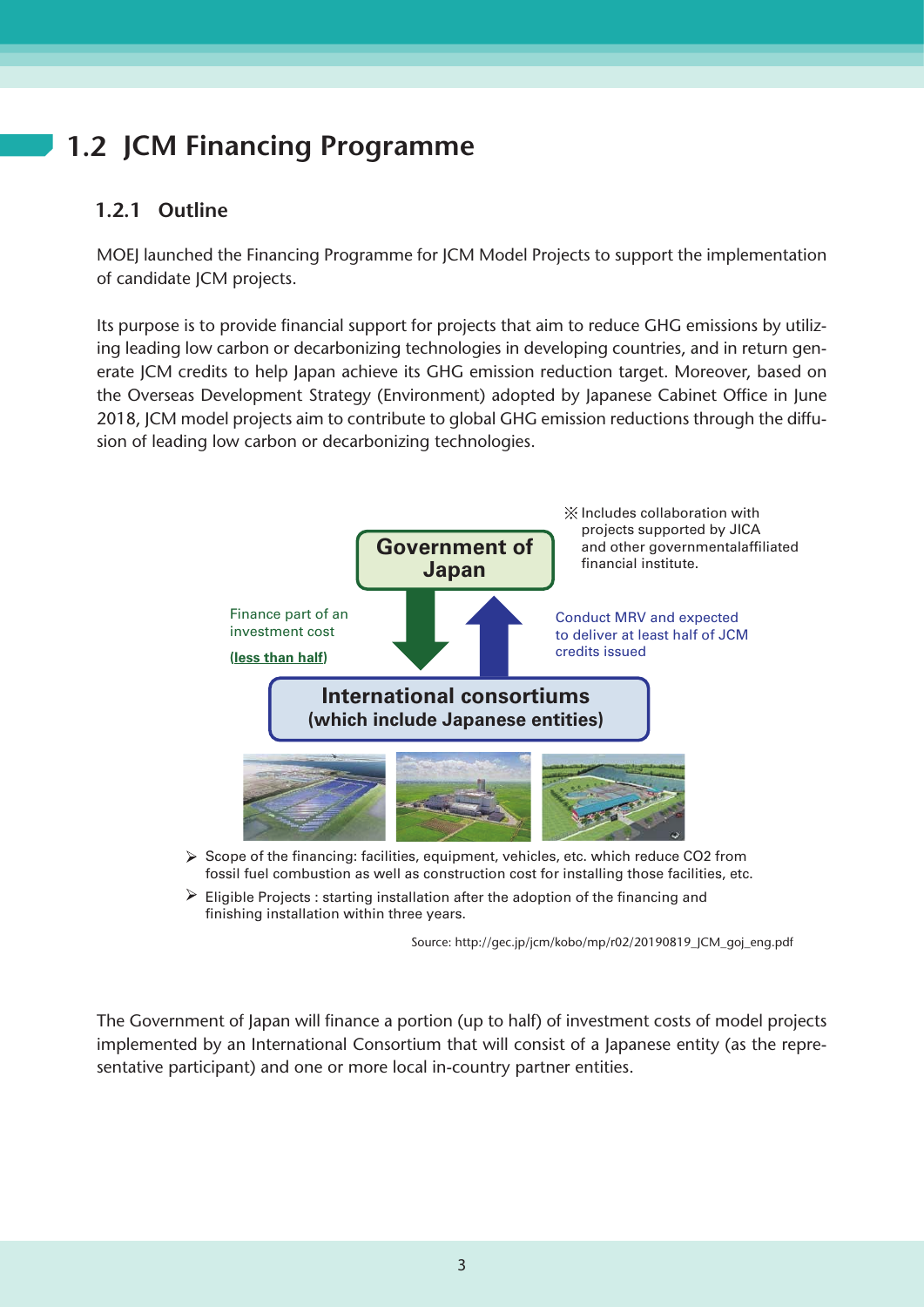#### **1.2.2 Eligible projects and costs**

To be eligible, a proposed model project must satisfy all of the following criteria.

- (a) The project will reduce energy-related CO2 emissions by using leading low carbon or decarbonizing technologies in a developing country with which Japan has signed or has been in discussions to sign a bilateral JCM document, and is expected to contribute to achieving Japan's GHG emission reduction target through the JCM.
- (b) The project will contribute to sustainable development in the partner country, and the installation and operation of facilities/equipment under the project will comply with the relevant laws and regulations of the partner country, as well as international practices and guidelines regarding environmental protection.
- (c) The reduction of GHG emissions achieved by the project can be quantitatively calculated and verified.
- (d) Facilities/equipment installed by the project do not receive any other subsidy from the Government of Japan.

(Source: Guidelines for Submitting Proposals, 2020, GEC)

The following costs are eligible to be covered for model projects. The financial support is provided only for costs that can be verified as having been spent for the implementation of eligible projects.

- (a) Cost of main construction/installation work
- (b) Cost of ancillary work
- (c) Cost of machinery and parts
- (d) Cost of surveying and testing
- (e) Cost of facilities/equipment (including monitoring equipment)
- (f) Cost of administrative work; and
- (g) Other necessary costs approved by the JCM Administration Entity

(Source: Guidelines for Submitting Proposals, 2020, GEC)

#### **1.2.3 Timeframe for model projects**

#### **1) Implementation period**

The implementation period of any model project (i.e., the period for installation of facilities and completing all payments) shall be three years or less. Procurement orders dated prior to or after this period will not be covered. The following figures provide examples of scheduling for a model project.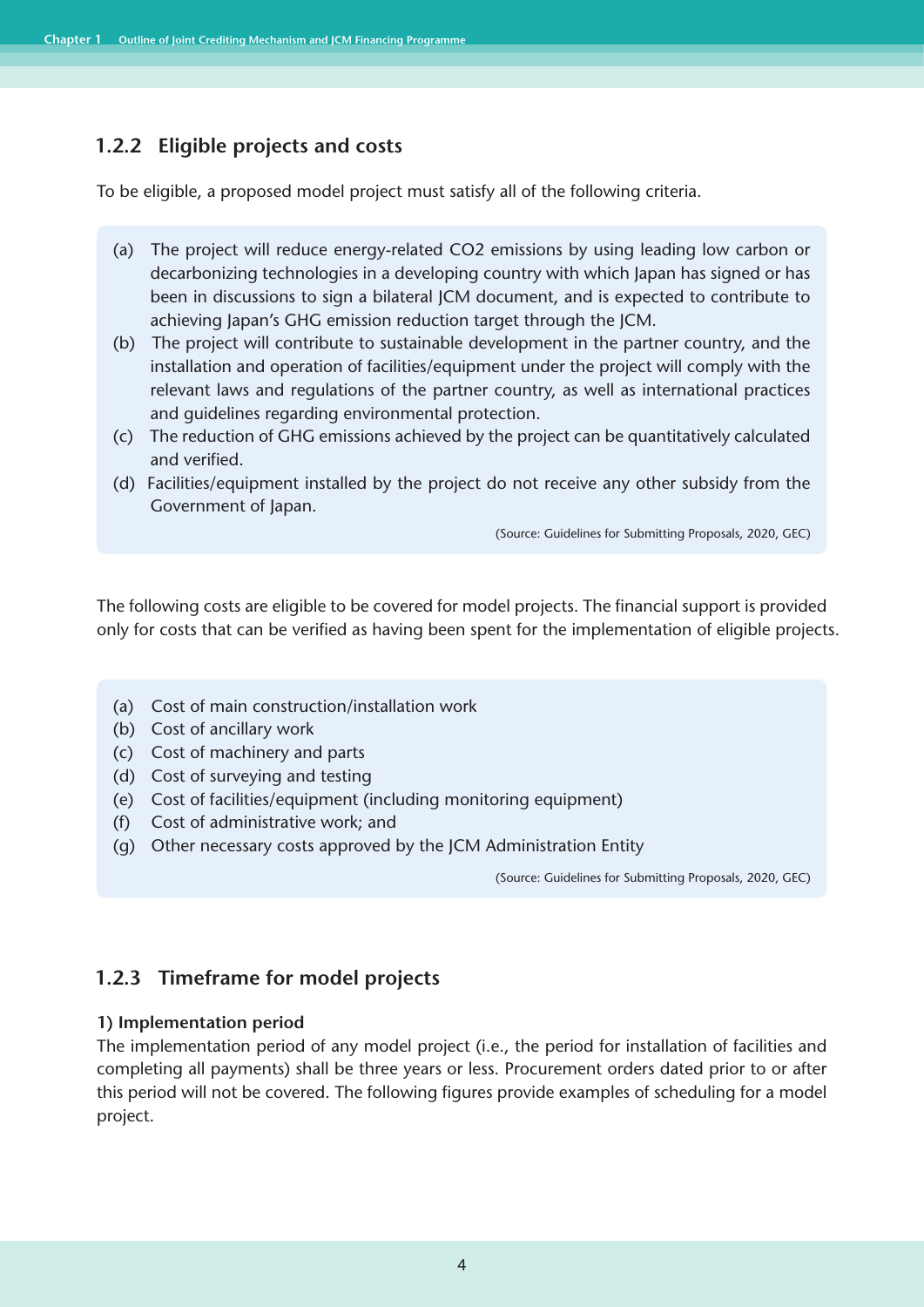#### Example of a 1-year project

| Stage<br>Item                                                    |                                                                                                                   |                                                 |  |  | First year |  |  |   |  |  | Second year |                                                                                                 |  |  |  |  | Third year |  |  |  |
|------------------------------------------------------------------|-------------------------------------------------------------------------------------------------------------------|-------------------------------------------------|--|--|------------|--|--|---|--|--|-------------|-------------------------------------------------------------------------------------------------|--|--|--|--|------------|--|--|--|
|                                                                  |                                                                                                                   | Apr May Jun Jul Aug Sep Oct Nov Dec Jan Feb Mar |  |  |            |  |  |   |  |  |             | Apr May Jun Jul Aug Sep Oct Nov Dec Jan Feb Mar Apr May Jun Jul Aug Sep Oct Nov Dec Jan Feb Mar |  |  |  |  |            |  |  |  |
|                                                                  | Call for proposals                                                                                                |                                                 |  |  |            |  |  |   |  |  |             |                                                                                                 |  |  |  |  |            |  |  |  |
| From proposal<br>submission to Contract<br>of Financing issuance | Proposal review and preliminary<br>selection of model projects                                                    |                                                 |  |  |            |  |  |   |  |  |             |                                                                                                 |  |  |  |  |            |  |  |  |
|                                                                  | Preparation and review of application<br>documents, and Contract of Financing<br>issued                           |                                                 |  |  |            |  |  |   |  |  |             |                                                                                                 |  |  |  |  |            |  |  |  |
| Project implementation                                           | Project implementaton (e.g. installing<br>facilities/equipment etc.)                                              |                                                 |  |  |            |  |  |   |  |  |             |                                                                                                 |  |  |  |  |            |  |  |  |
|                                                                  | Submission of midterm report                                                                                      |                                                 |  |  |            |  |  |   |  |  |             |                                                                                                 |  |  |  |  |            |  |  |  |
| Midterm inspection                                               | Midterm inspection by JCM<br>Administration Entity (document review<br>and on-site inspection, etc. if necessary) |                                                 |  |  |            |  |  |   |  |  |             |                                                                                                 |  |  |  |  |            |  |  |  |
| Final inspection                                                 | Submission of final report from<br>Japanese representative participants                                           |                                                 |  |  |            |  |  |   |  |  |             |                                                                                                 |  |  |  |  |            |  |  |  |
|                                                                  | Inspection by JCM Administration<br>Entity (document review and on-site<br>inspection, etc. if necessary)         |                                                 |  |  |            |  |  |   |  |  |             |                                                                                                 |  |  |  |  |            |  |  |  |
| participants                                                     | Disbursement of financial support to Japanese representative                                                      |                                                 |  |  |            |  |  | * |  |  |             |                                                                                                 |  |  |  |  |            |  |  |  |

#### Example of a 2-year project

| Stage<br>Item                                                    |                                                                                                                   |  |                                                                                                                                                 |  | First year |  |  |  |  |  | Second year |  |  |   |  |  | Third year |  |  |  |
|------------------------------------------------------------------|-------------------------------------------------------------------------------------------------------------------|--|-------------------------------------------------------------------------------------------------------------------------------------------------|--|------------|--|--|--|--|--|-------------|--|--|---|--|--|------------|--|--|--|
|                                                                  |                                                                                                                   |  | Apr May Jun Jul Aug Sep Oct Nov Dec Jan Feb Mar Apr May Jun Jul Aug Sep Oct Nov Dec Jan Feb Mar Apr May Jun Jul Aug Sep Oct Nov Dec Jan Feb Mar |  |            |  |  |  |  |  |             |  |  |   |  |  |            |  |  |  |
|                                                                  | Call for proposals                                                                                                |  |                                                                                                                                                 |  |            |  |  |  |  |  |             |  |  |   |  |  |            |  |  |  |
| From proposal<br>submission to Contract<br>of Financing issuance | Proposal review and preliminary<br>selection of model projects                                                    |  |                                                                                                                                                 |  |            |  |  |  |  |  |             |  |  |   |  |  |            |  |  |  |
|                                                                  | Preparation and review of application<br>documents, and Contract of Financing<br>issued                           |  |                                                                                                                                                 |  |            |  |  |  |  |  |             |  |  |   |  |  |            |  |  |  |
| Project implementation                                           | Project implementaton (e.g. installing<br>facilities/equipment etc.)                                              |  |                                                                                                                                                 |  |            |  |  |  |  |  |             |  |  |   |  |  |            |  |  |  |
|                                                                  | Submission of midterm report                                                                                      |  |                                                                                                                                                 |  |            |  |  |  |  |  |             |  |  |   |  |  |            |  |  |  |
| Midterm inspection                                               | Midterm inspection by JCM<br>Administration Entity (document review<br>and on-site inspection, etc. if necessary) |  |                                                                                                                                                 |  |            |  |  |  |  |  |             |  |  |   |  |  |            |  |  |  |
| Final inspection                                                 | Submission of final report from<br>Japanese representative participants                                           |  |                                                                                                                                                 |  |            |  |  |  |  |  |             |  |  |   |  |  |            |  |  |  |
|                                                                  | Inspection by JCM Administration<br>Entity (document review and on-site<br>inspection, etc. if necessary)         |  |                                                                                                                                                 |  |            |  |  |  |  |  |             |  |  |   |  |  |            |  |  |  |
| participants                                                     | Disbursement of financial support to Japanese representative                                                      |  |                                                                                                                                                 |  |            |  |  |  |  |  |             |  |  | * |  |  |            |  |  |  |

#### Example of a 3-year project

| Stage<br>Item                                                    |                                                                                                                   |  |  |  | First year |  |   |  |  |  |  |  |  |  | Second year |  |  |  |  |  | Third year |  |  |                                                                                                                                                 |
|------------------------------------------------------------------|-------------------------------------------------------------------------------------------------------------------|--|--|--|------------|--|---|--|--|--|--|--|--|--|-------------|--|--|--|--|--|------------|--|--|-------------------------------------------------------------------------------------------------------------------------------------------------|
|                                                                  |                                                                                                                   |  |  |  |            |  |   |  |  |  |  |  |  |  |             |  |  |  |  |  |            |  |  | Apr May Jun Jul Aug Sep Oct Nov Dec Jan Feb Mar Apr May Jun Jul Aug Sep Oct Nov Dec Jan Feb Mar Apr May Jun Jul Aug Sep Oct Nov Dec Jan Feb Mar |
|                                                                  | Call for proposals                                                                                                |  |  |  |            |  |   |  |  |  |  |  |  |  |             |  |  |  |  |  |            |  |  |                                                                                                                                                 |
| From proposal<br>submission to Contract<br>of Financing issuance | Proposal review and preliminary<br>selection of model projects                                                    |  |  |  |            |  |   |  |  |  |  |  |  |  |             |  |  |  |  |  |            |  |  |                                                                                                                                                 |
|                                                                  | Preparation and review of application<br>documents, and Contract of Financing<br>issued                           |  |  |  |            |  |   |  |  |  |  |  |  |  |             |  |  |  |  |  |            |  |  |                                                                                                                                                 |
| Project implementation                                           | Project implementaton (e.g. installing<br>facilities/equipment etc.)                                              |  |  |  |            |  |   |  |  |  |  |  |  |  |             |  |  |  |  |  |            |  |  |                                                                                                                                                 |
|                                                                  | Submission of midterm report                                                                                      |  |  |  |            |  |   |  |  |  |  |  |  |  |             |  |  |  |  |  |            |  |  |                                                                                                                                                 |
| Midterm inspection                                               | Midterm inspection by JCM<br>Administration Entity (document review<br>and on-site inspection, etc. if necessary) |  |  |  |            |  |   |  |  |  |  |  |  |  |             |  |  |  |  |  |            |  |  |                                                                                                                                                 |
| Final inspection                                                 | Submission of final report from<br>Japanese representative participants                                           |  |  |  |            |  |   |  |  |  |  |  |  |  |             |  |  |  |  |  |            |  |  |                                                                                                                                                 |
|                                                                  | Inspection by JCM Administration<br>Entity (document review and on-site<br>inspection, etc. if necessary)         |  |  |  |            |  |   |  |  |  |  |  |  |  |             |  |  |  |  |  |            |  |  |                                                                                                                                                 |
| participants                                                     | Disbursement of financial support to Japanese representative                                                      |  |  |  |            |  | * |  |  |  |  |  |  |  |             |  |  |  |  |  |            |  |  |                                                                                                                                                 |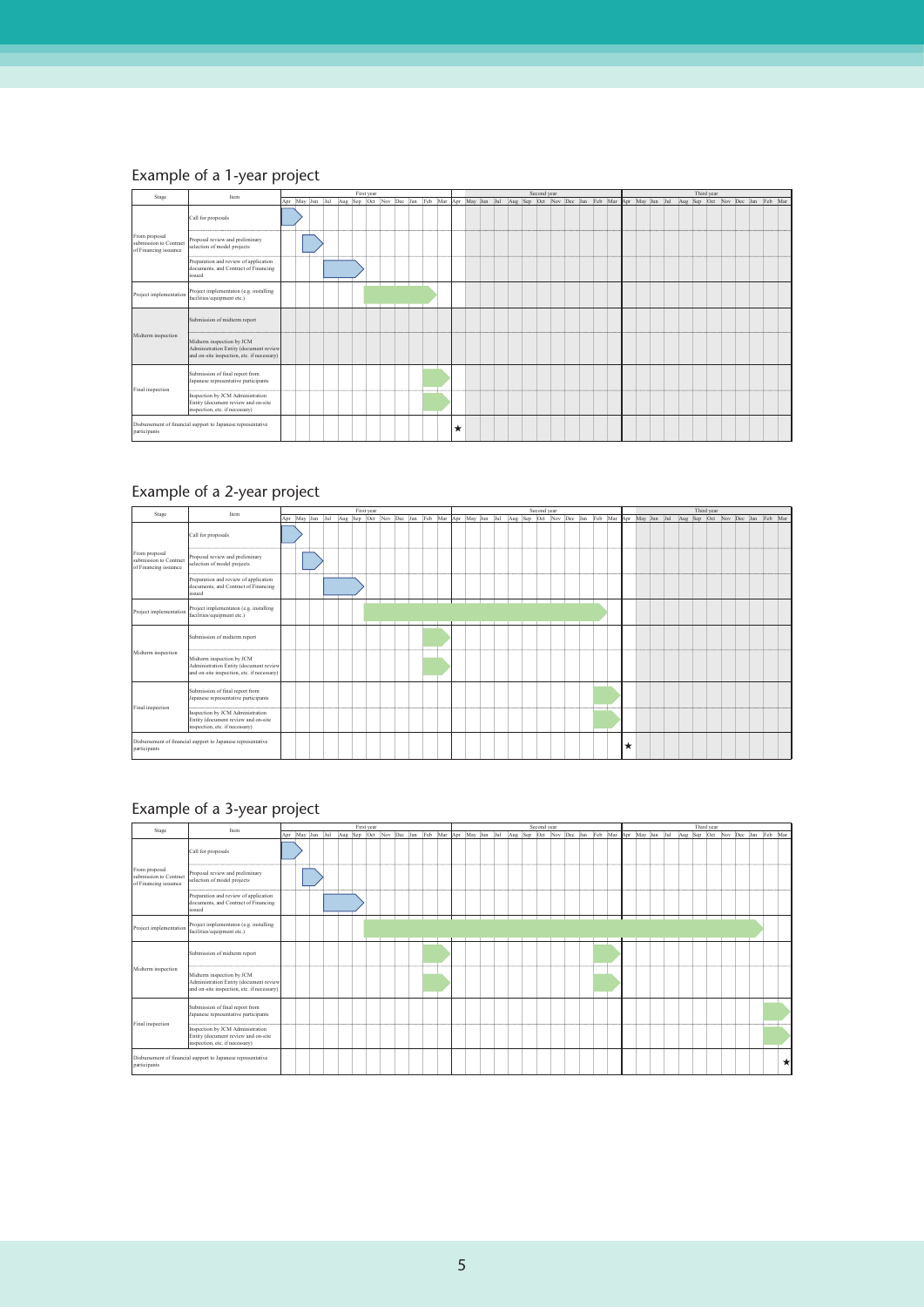#### 2) Procedure after announcement of selection

Inquiries are to be submitted to the JCM Administration Entity, which administers the JCM Financing Programme. The JCM Administration Entity will evaluate each application and issue a response based on its evaluation. Participant(s) in projects that have been selected as model projects shall submit full application documents for a Contract of Financing between the JCM Administration Entity and the participant(s). The JCM Administration Entity will review the submitted documents (technical documentation, project budget, and supporting documentation, etc.), and if all is in order, conclude a Contract of Financing with the participant(s). A model project can only start after this agreement has been signed. Reports to be submitted and reviewed are as follows:

- (a) Implementation reports: Due at end of each Japanese fiscal year
- (b) Completion reports: A completion report is required within 30 days of the completion of each model project. All payments by project participants to other entities in line with respective contracts shall be completed prior to submission of the completion report.

(Source: Guidelines for Submitting Proposals, 2020, GEC)

#### 3) After implementation period

The JCM Administration Entity will issue payments of financial support to participants in response to requests for subsidy as submitted by a participant, after on-site visits conducted to review the submitted requests.

Participants shall prepare a property ledger documenting the value of the property acquired through the model project in order to properly manage such property, and report its status to MOEJ on an annual basis. After a model project has been completed, participants shall conduct monitoring to quantify GHG emission reductions achieved by the facilities.



Source: Presentation by GEC entitled "Financing Programme for JCM Model Projects and JCM Global Match" in Mexico JCM webinar, January 19, 2021. http://gec.jp/jcm/jp/event/2020Mexico/S2-2-1\_GEC.pdf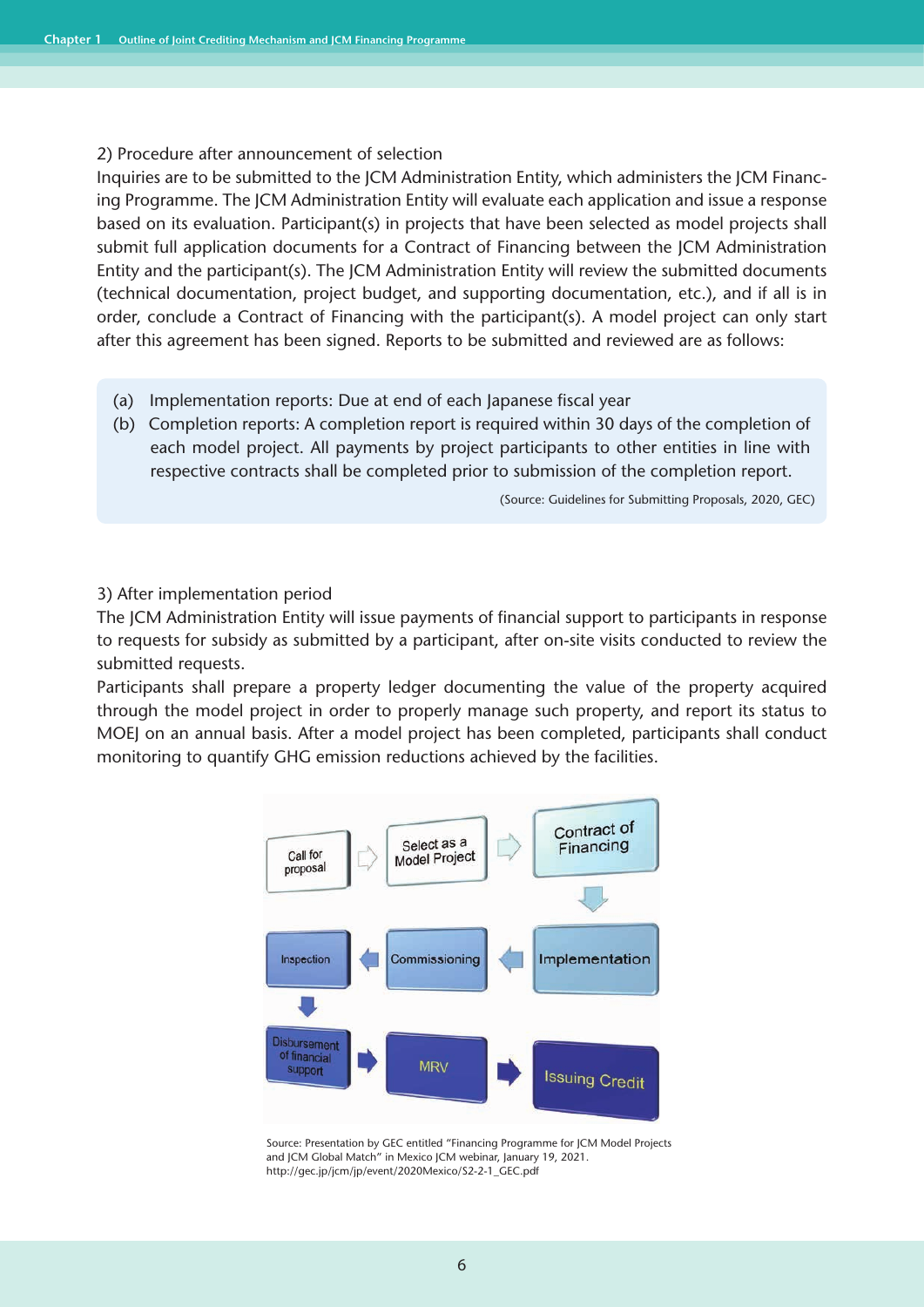#### **1.2.4 Amount of financing support**

| <b>Total JCM Financing</b><br>Programme budget<br>(FY2020) | 9 billion yen (approx. 82 million USD) (FY2020 portion a 3-years budget for 2020,<br>2021, 2022)                                                                                                                                                                                                                                                                                                                                                                                                                                                                                                                                                                                                                                                                                                                                                        |                                                                                                               |  |  |  |  |  |  |  |  |  |  |
|------------------------------------------------------------|---------------------------------------------------------------------------------------------------------------------------------------------------------------------------------------------------------------------------------------------------------------------------------------------------------------------------------------------------------------------------------------------------------------------------------------------------------------------------------------------------------------------------------------------------------------------------------------------------------------------------------------------------------------------------------------------------------------------------------------------------------------------------------------------------------------------------------------------------------|---------------------------------------------------------------------------------------------------------------|--|--|--|--|--|--|--|--|--|--|
| Scope of financing                                         | Facilities, equipment, vehicles, etc., that will reduce CO2 emissions from fossil fuel<br>combustion, as well as construction costs for installing those facilities, etc.                                                                                                                                                                                                                                                                                                                                                                                                                                                                                                                                                                                                                                                                               |                                                                                                               |  |  |  |  |  |  |  |  |  |  |
| Eligible projects                                          | Projects that will start installation after signing of a Contract of Financing and<br>complete the installation within 3 years.                                                                                                                                                                                                                                                                                                                                                                                                                                                                                                                                                                                                                                                                                                                         |                                                                                                               |  |  |  |  |  |  |  |  |  |  |
| Suggested size of<br>individual model projects             | Under 2 billion yen (approx. 18.2 million USD) in financial support under this<br>programme                                                                                                                                                                                                                                                                                                                                                                                                                                                                                                                                                                                                                                                                                                                                                             |                                                                                                               |  |  |  |  |  |  |  |  |  |  |
| Minimum size of a model<br>project                         |                                                                                                                                                                                                                                                                                                                                                                                                                                                                                                                                                                                                                                                                                                                                                                                                                                                         |                                                                                                               |  |  |  |  |  |  |  |  |  |  |
| Maximum financial<br>support                               | To be calculated by multiplying the aggregate amount of eligible costs by the<br>percentage listed below.                                                                                                                                                                                                                                                                                                                                                                                                                                                                                                                                                                                                                                                                                                                                               |                                                                                                               |  |  |  |  |  |  |  |  |  |  |
|                                                            | Number of project(s) already selected in<br>each partner country that use a similar<br>technology                                                                                                                                                                                                                                                                                                                                                                                                                                                                                                                                                                                                                                                                                                                                                       | Financial support percent of investment<br>cost (to be determined by the JCM<br><b>Administration Entity)</b> |  |  |  |  |  |  |  |  |  |  |
|                                                            | None (0)<br>Up to 50%                                                                                                                                                                                                                                                                                                                                                                                                                                                                                                                                                                                                                                                                                                                                                                                                                                   |                                                                                                               |  |  |  |  |  |  |  |  |  |  |
|                                                            | Up to $3(1-3)$                                                                                                                                                                                                                                                                                                                                                                                                                                                                                                                                                                                                                                                                                                                                                                                                                                          | Up to 40%                                                                                                     |  |  |  |  |  |  |  |  |  |  |
|                                                            | More than $3$ ( $>3$ )                                                                                                                                                                                                                                                                                                                                                                                                                                                                                                                                                                                                                                                                                                                                                                                                                                  | Up to 30%                                                                                                     |  |  |  |  |  |  |  |  |  |  |
| Cost-effectiveness of<br>financial support                 | The amount of financial support is calculated by multiplying the cost-effectiveness of<br>financial support times emission reductions of GHG and legal durable years (also<br>referred to as statutory service life).<br>Cost-effectiveness of GHG emission reductions is expected to be JPY 4,000/tCO2-e<br>(approx. 36 USD/tCO2-e) or lower.<br>If 5 or more projects using a similar technology are proposed in a partner country<br>(e.g., solar power in Mongolia, Palau, and the Philippines, and hydropower in Indone-<br>sia), cost-effectiveness is expected to be JPY 3,000/tCO2-e (approx. 27 USD/tCO2-e)<br>or lower.<br>If 10 or more projects using a similar technology are proposed in a partner country<br>(e.g., solar power in Thailand), cost-effectiveness is expected to be JPY 2,500/tCO2-e<br>(approx. 22 USD/tCO2-e) or lower. |                                                                                                               |  |  |  |  |  |  |  |  |  |  |

(Source: Presentation by GEC entitled "Financing Programme for JCM Model Projects and JCM Global Match" in Mexico JCM webinar, January 19, 2021, http://gec.jp/jcm/jp/event/2020Mexico/S2-2-1\_GEC.pdf)

Source: Presentation by GEC entitled "Financing Programme for JCM Model Projects and JCM Global Match" in Mexico JCM webinar, January 19, 2021.

http://gec.jp/jcm/jp/event/2020Mexico/S2-2-1\_GEC.pdf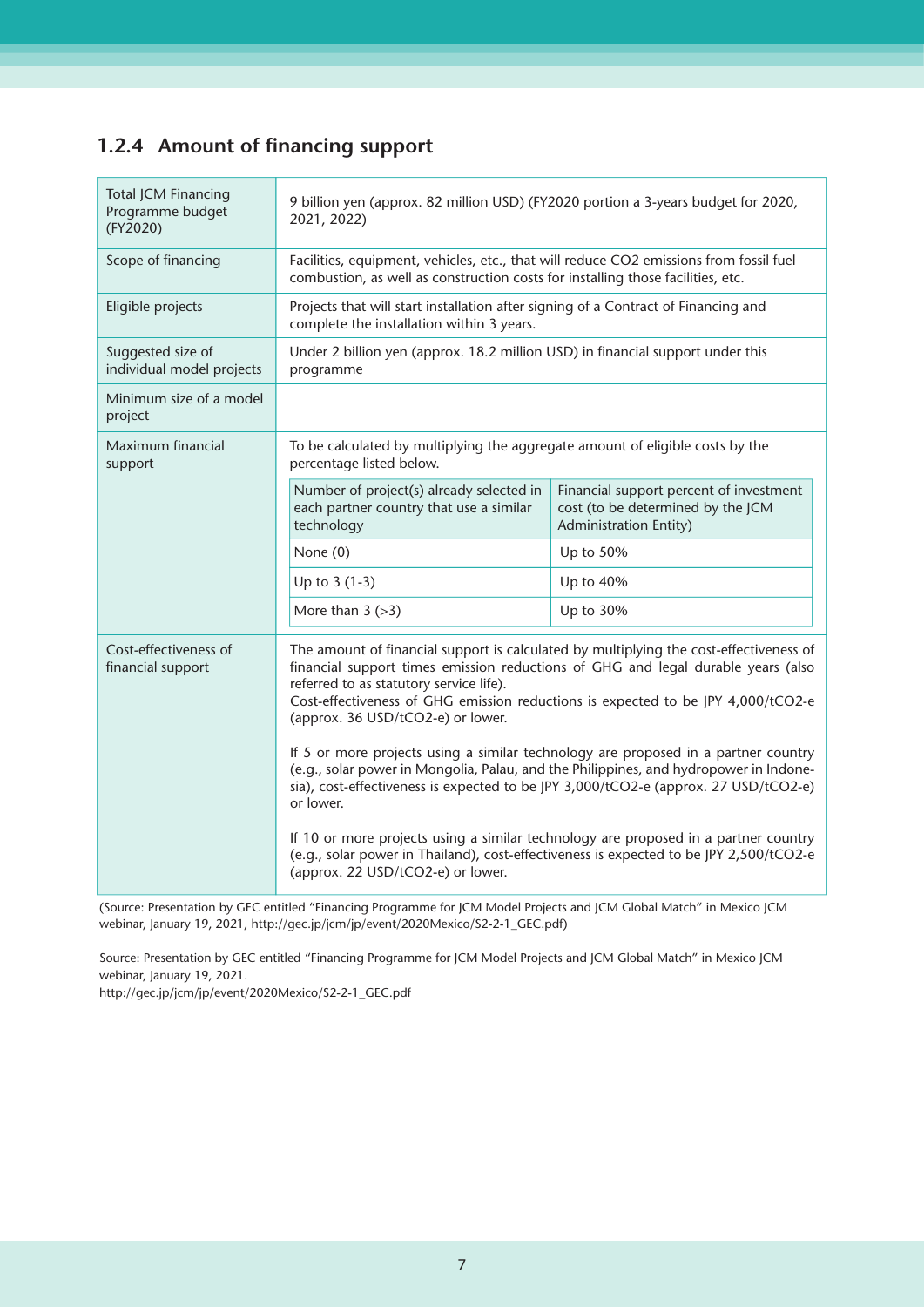## **1.3 Registration as a JCM project**

#### **1.3.1 Flow for Registration of a JCM Project**

In principle, JCM Model Projects are to be registered as JCM projects within one year after completion. To be registered as a JCM Model Project, the measurement/reporting/verification (MRV) methodology being applied to the proposed JCM project must be approved by a Joint Committee of Japan and the partner country. The representative participant prepares a draft PDD consisting of a Project Design Document (PDD) and monitoring plan based on an approved MRV methodology, and submits it to the JCM Secretariat and Third Party Entity (TPE), together with a Modalities of Communication (MoC) statement signed by the project participants. The draft PDD is posted by the JCM Secretariat for public comment, and at the same time validation is conducted by the TPE. The representative participant addresses public comments and after receiving a report from the TPE that the draft PDD is reasonable 妥当, submits to the Secretariat the reasonability-confirmed PDD and monitoring plan, MoC, JCM Project Registration Request Form, and TPE report. Next, the Joint Committee decides whether or not to register the proposed JCM project.



#### **Approval of MRV Methodology**

The MRV methodology consists of a methodology that outlines the calculation method for GHG emission reductions and a spreadsheet (monitoring plan and monitoring report) for monitoring in accordance with the methodology. If a MRV methodology already approved by the Joint Committee is applied to the proposed project, the steps for approval of the methodology can be omitted 省略 and work to create the PDD and monitoring plan can begin immediately. On the other hand, if no approved MRV methodology is applicable, an MRV methodology applicable to the proposed project must be developed. The consortium will cooperate in the development of the MRV methodology by the representative participant (submission of required documentation such as target equipment and energy consumption, etc.).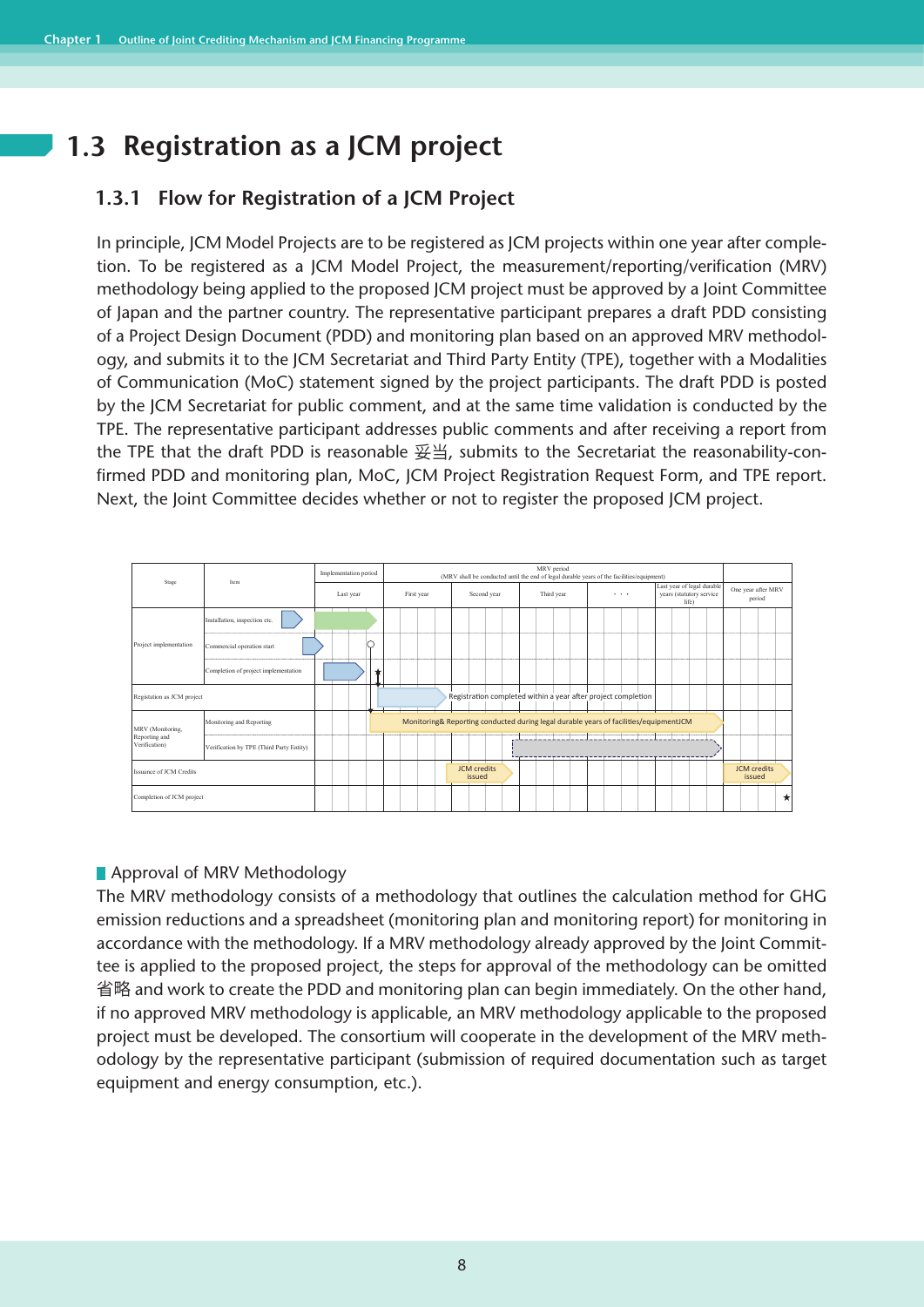**From PDD and monitoring plan preparation to JCM Project Registration Request Form** The representative participant prepares a PDD and monitoring plan for the content of the proposed JCM project. The consortium cooperates with this (submission of requested documentation, etc.) The main structure of a PDD is shown below.

| Item                                                 | Content                                                                                                                                                                                                                                                     |
|------------------------------------------------------|-------------------------------------------------------------------------------------------------------------------------------------------------------------------------------------------------------------------------------------------------------------|
| A. Project description                               | A.1. Title of the JCM project<br>A.2. General description of project and applied technologies and/or measures<br>A.3. Location of project, including coordinates<br>A.4. Name(s) of project participant(s)<br>A.5. Duration<br>A.6. Contribution from Japan |
| B. Application of an<br>approved<br>methodology(ies) | B.1. Selection of methodology(ies)<br>B.2. Explanation of how the project meets eligibility criteria of the approved<br>methodology                                                                                                                         |
| C. Calculation of emission<br>reductions             | C.1. All emission sources and their associated greenhouse gas emissions relevant to<br>the JCM project<br>C.2. Figure of all emission sources and monitoring points relevant to the JCM project<br>C.3. Estimated emission reductions each year             |
| D. Environmental impact<br>assessment                |                                                                                                                                                                                                                                                             |
| E. Local stakeholder<br>consultation                 | E.1. Solicitation of comments from local stakeholders<br>E.2. Summary of comments received and their consideration                                                                                                                                          |

Main structure of a Project Design Document (PDD)

After the PDD and monitoring plan as well as MoC statement have been prepared, the process proceeds to validation by public comment and TPE. The TPE is selected by a program of the Ministry of the Environment, Japan, and the costs for the TPE to implement the validation are borne by the Ministry program. After receiving a report from the TPE that the draft PDD is reasonable, the representative participant submits a JCM Project Registration Request Form to the JCM Secretariat.

#### **1.3.2 Monitoring**

Monitoring of the facilities/equipment installed by the JCM Model Project must start after trial operation is completed and regular operation begins. Monitoring shall be done for the period stated in the PDD, i.e., until the end of the statutory service life. The monitoring results are to be recorded in the monitoring report spreadsheet included in the MRV methodology. Based on the monitoring report, it is possible to apply for the issuance of credits equivalent to the amount of CO2 emissions reduced during the relevant period.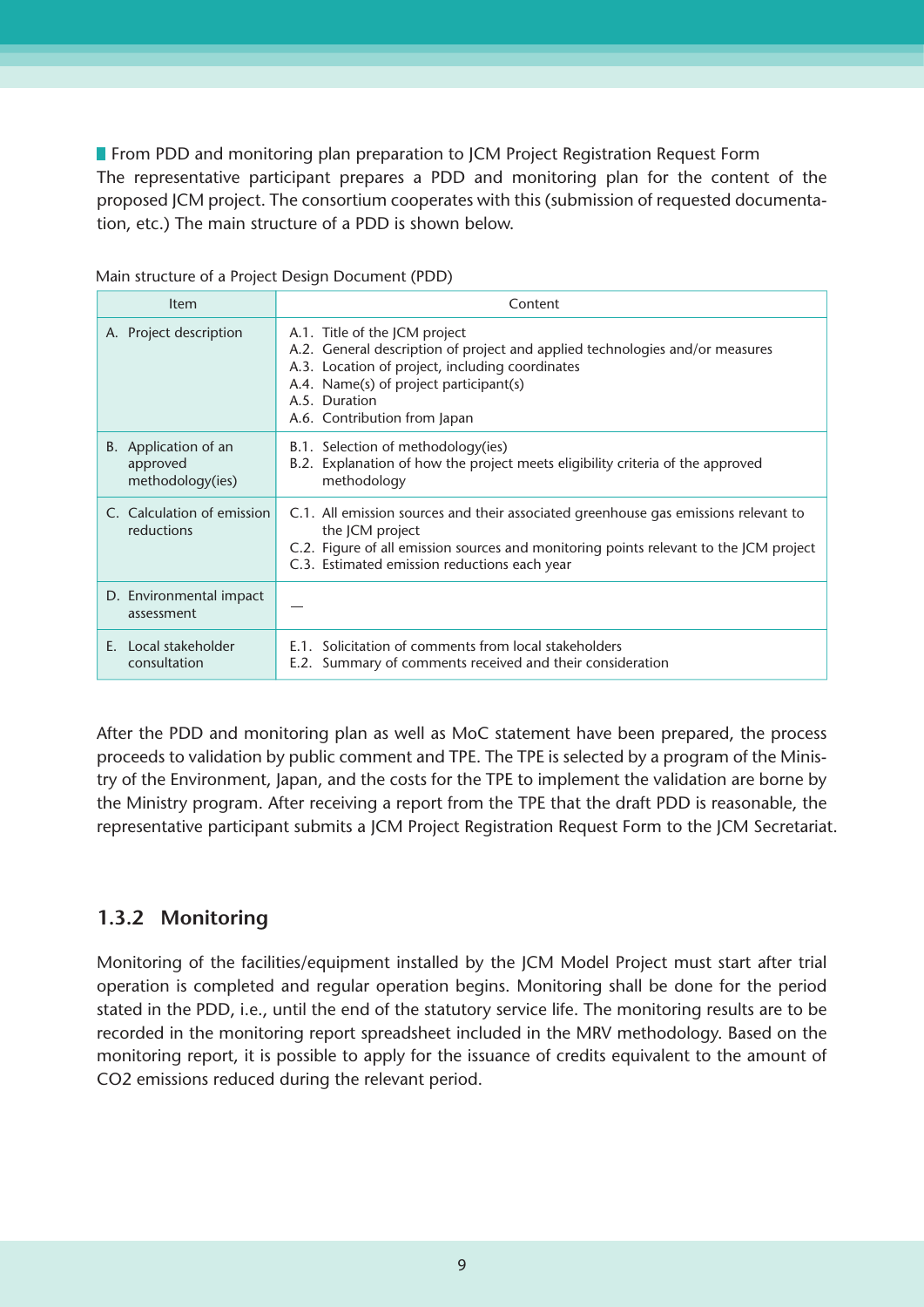#### **1.3.3 Issuance of JCM credits**

The representative participant prepares a monitoring report, submits it to TPE, and after receiving a verification from the TPE for the amount of CO2 emission reductions, submits a JCM Credit Issuance Request Form to the Joint Committee. In principle, JCM credit issuance covers the period from the start of operation of the facilities/equipment to the expiration of the statutory service life. However, it is limited to the period of validity of the JCM bilateral document.

In principle, the initial request for credit issuance should be made within one year after being registered as a JCM project, and thereafter, a combined request can be made for multiple years. However, if the legal durable years (statutory service life) expire less than one year before the end of 2031 or after 2031, a Credit Issuance Request Form must be submitted before the end of 2031 for any emission reductions earned between 2021 and 2030.

More than 50% of the credits will be allocated to the Government of Japan, and after confirming the intent of the partner country government to acquire and allocate the credits, any remainder will be acquired by the representative participant and the partner participant. However, some partner countries may have their own rules in place.

From the preparation of the monitoring report for the initial request for credit issuance, and dealing with the verification by the TPE, to the Credit Issuance Request Form, it is possible to receive support from consultants contracted by the Ministry of the Environment of Japan to support the representative participant. The TPE for the initial verification is selected by a MOEJ program, and the costs for the TPE to implement the verification are borne by the MOEJ program. In principle, the members of the International Consortium will bear the costs of the second and subsequent verifications.

The representative participant and the partner participant can inform MOEJ of their desire for credit allocation before submitting the Credit Issuance Request Form. The request for credit issuance is to be made after there has been a confirmation of the distribution of credits between governments and between the representative participant and partner participant.

If the partner participant is to possess credits, those credits can be used in credit mechanisms in either country. Details need to be confirmed with the JCM committees of each country.

#### **Note**

- For the preparation of monitoring reports, verification by a TPE, and requests for credit issuance as required for the initial verification, support can be obtained from a consultant contracted under a program of MOEJ.
- The verification fee paid to the TPE for the first verification will be covered by the MOEJ program.
- $\mathbb{Q}^{\mathbb{Z}}$  The representative participant and the partner participant are to provide data and information on the JCM project to the supporting consultant and TPE, and cooperate to ensure that credit issuance is completed without delay.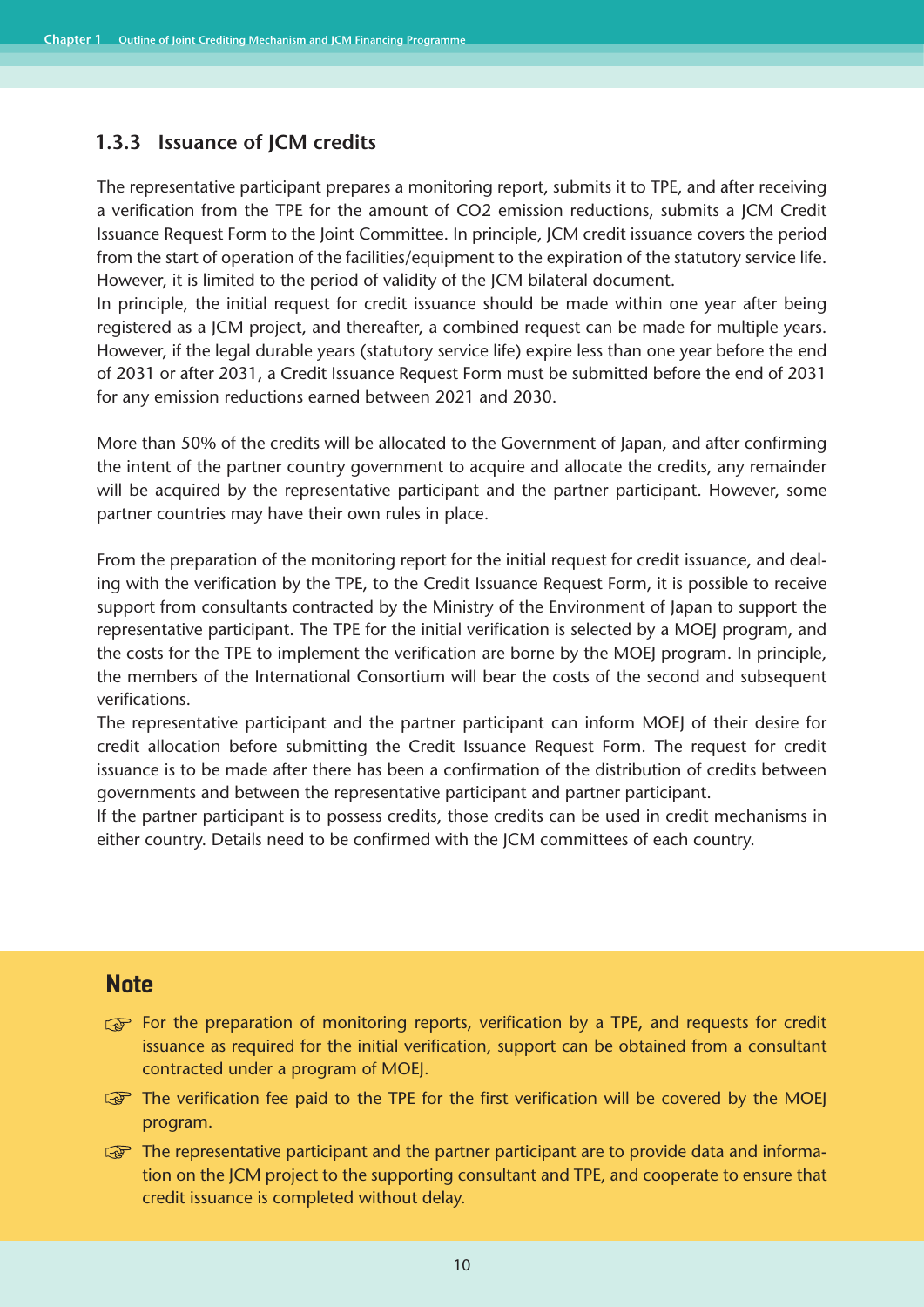# **Important aspects to consider in utilizing JCM Financing Programme Chapter 2**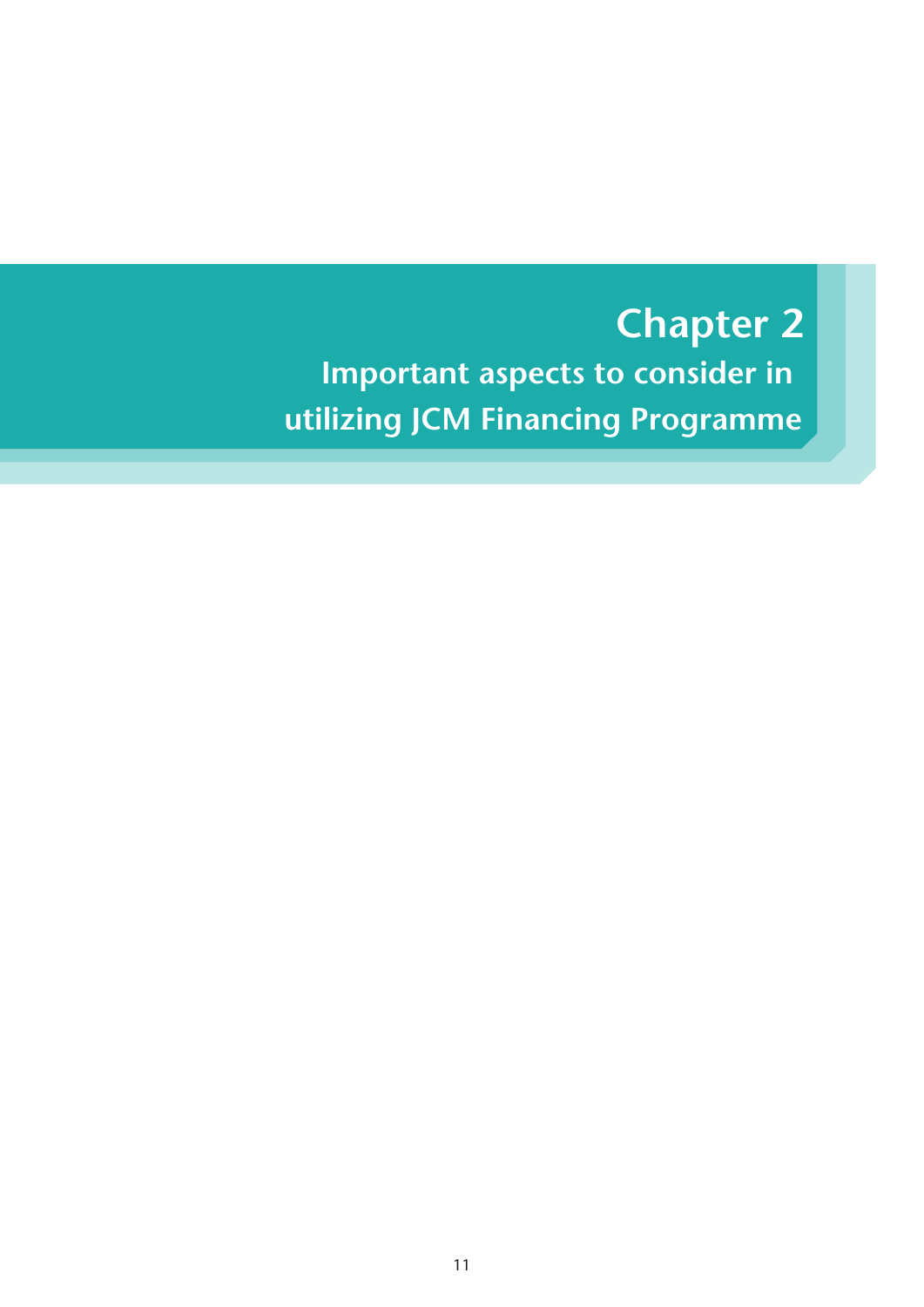## **Outline of this chapter**

This chapter covers the most important aspects that partner participants should keep in mind when considering using the JCM Financing Programme There are many important points for partner participants to consider in addition to what is provided in this Guidebook, so interested parties are encouraged to inquire with the JCM funding agency or consulting firms that specialize in the JCM. A list of contacts is provided at the end of this guideline document.

## **2.1 Overview of JCM Financing Programme**

- (1) As a general guide, the amount of financing available per project is 2 billion yen or less.
- (2) The 17 countries that have signed a bilateral JCM document are given priority in the JCM Financing Programme JCM. It is not possible to include multiple countries in one application.
- (3) If the one consortium installs facilities/equipment in multiple locations, it may be possible to include them in one application.
- (4) In principle, projects must be completed within 3 years from project start (occurrence, i.e., ordering of construction costs or equipment costs) to the completion of facilities/equipment installation and start of operation.
- (5) It is mandatory to form an International Consortium with a Japanese company registered in Japan, as the representative participant. The formation of the International Consortium makes it possible to apply to the JCM Financing Programme.

## **2.2 Composition of International Consortium**

- (1) The International Consortium must consist of a Japanese company registered in Japan as the representative participant, and partner participant registered as a corporation in the partner country.
- (2) A central government agency in the partner country cannot be the partner participant. However, state-owned enterprises and local governments are able to be partner participants.
- (3) There is no problem if the partner participant has a capital relationship with the Japanese company.

## **2.3 Eligible projects**

(1) To become a JCM Model Project, a project must be able to reduce energy-derived CO2 emissions, and it must be possible to determine the amount of reduction. Therefore, financing is not available for a project that only mainly reduces GHG emissions other than energy-derived CO2 (e.g., semi-aerobic landfills).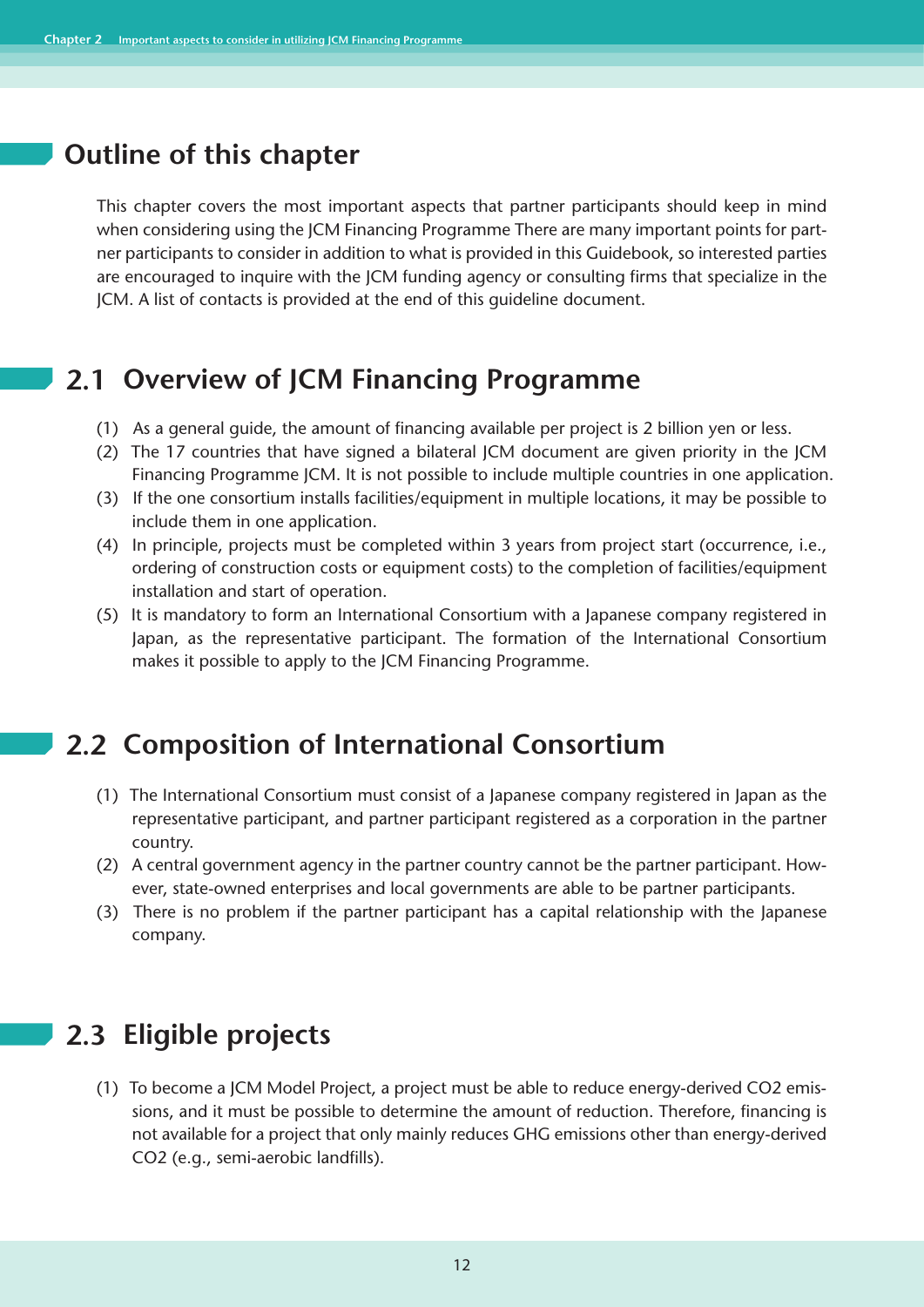- (2) The introduction of a system that indirectly contributes to the reduction of energy-derived CO2 emissions, such as an energy management system (EMS), will only be eligible if it is determined that quantitative measurement, reporting, and verification (MRV) of the amount of energy-derived CO2 emission reduction is possible.
- (3) It is assumed that the technology being used in the project is already commercialized, as no technology is eligible if it is still at the development stage.
- (4) The facilities/equipment to be introduced do not have to be manufactured in Japan. If the technology is a leading low carbon or decarbonizing technology it will be considered.

## **2.4 Eligible costs**

- (1) Only facilities/equipment ordered after an approval decision on JCM financing are eligible. Costs of facilities/equipment ordered before the financing decision are not eligible.
- (2) Costs related to operation and maintenance are not eligible. In principle, costs for structural work and building construction, etc., are not eligible, even if the equipment is to be installed indoors.

## **2.5 Payment of funds**

- (1) The financing will be provided after the installation of the facilities/equipment has been completed, the start of operations confirmed, and all the required documentation has been submitted. Normally, the financing will be transferred to the representative participant's account within 2 to 3 months after it has been confirmed that the required documentation has been submitted.
- (2) Based on a request from a project participant, an approximate payment can be made up to an amount determined for each year.

## **Property/asset management and obligation to return 2.6 funds**

- (1) MRV must be conducted for installed facilities/equipment for the period of the (Japanese) legal durable years (statutory service life) of the facilities/equipment.
- (2) During the statutory service life, if the project will not be continued due to circumstances attributable to the financing recipient (e.g., the plant closes and the equipment stops operating, or the JCM program financed equipment is sold to a company outside the International Consortium), the project participant has the obligation to return the funds to the Government of Japan.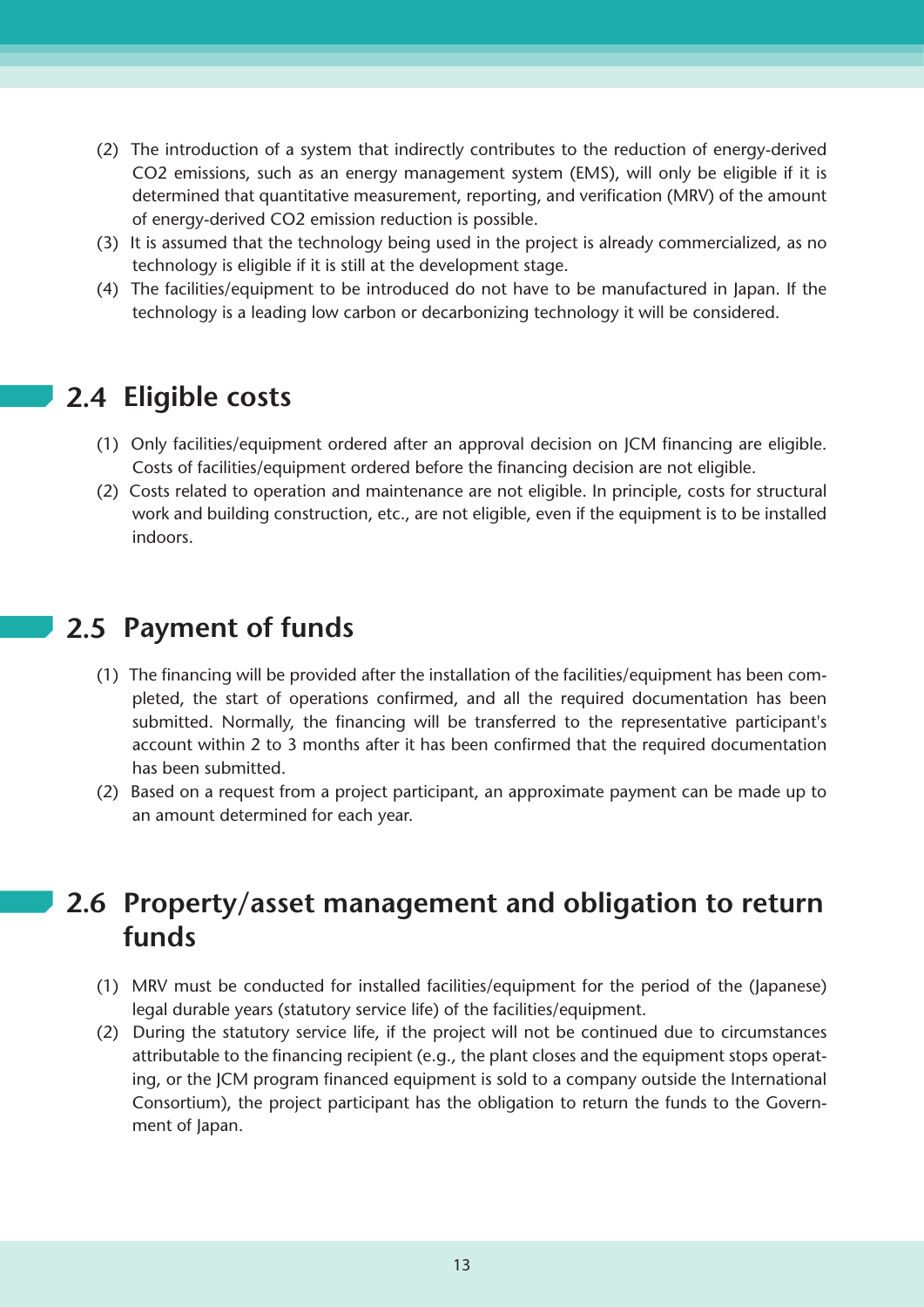(3) The handling of any equipment that has exceeded its statutory service life can be determined at the discretion of the project participant.

## **Reference scenarios for emission reduction 2.7 calculations**

- (1) Reference scenarios for the calculation of emission reductions are to assume the use of "excellent technologies that are normally introduced locally at the present time," and not "technology that is normally introduced locally at present time" (i.e., business as usual, or BaU).
- (2) Even if it is difficult to establish a reference scenario due to a small number of types of highly specialized equipment, it is necessary to do so by investigating competing technologies.

## **Documentation required to prepare an application to 2.8 be a JCM Model Project**

When considering an application to be a JCM Model Project, it is necessary to discuss matters with a Japanese representative participant and a consultant who will provide assistance for the application. The discussions are likely to progress more smoothly if a prospective applicant prepares the following information and documentation prior to these discussions.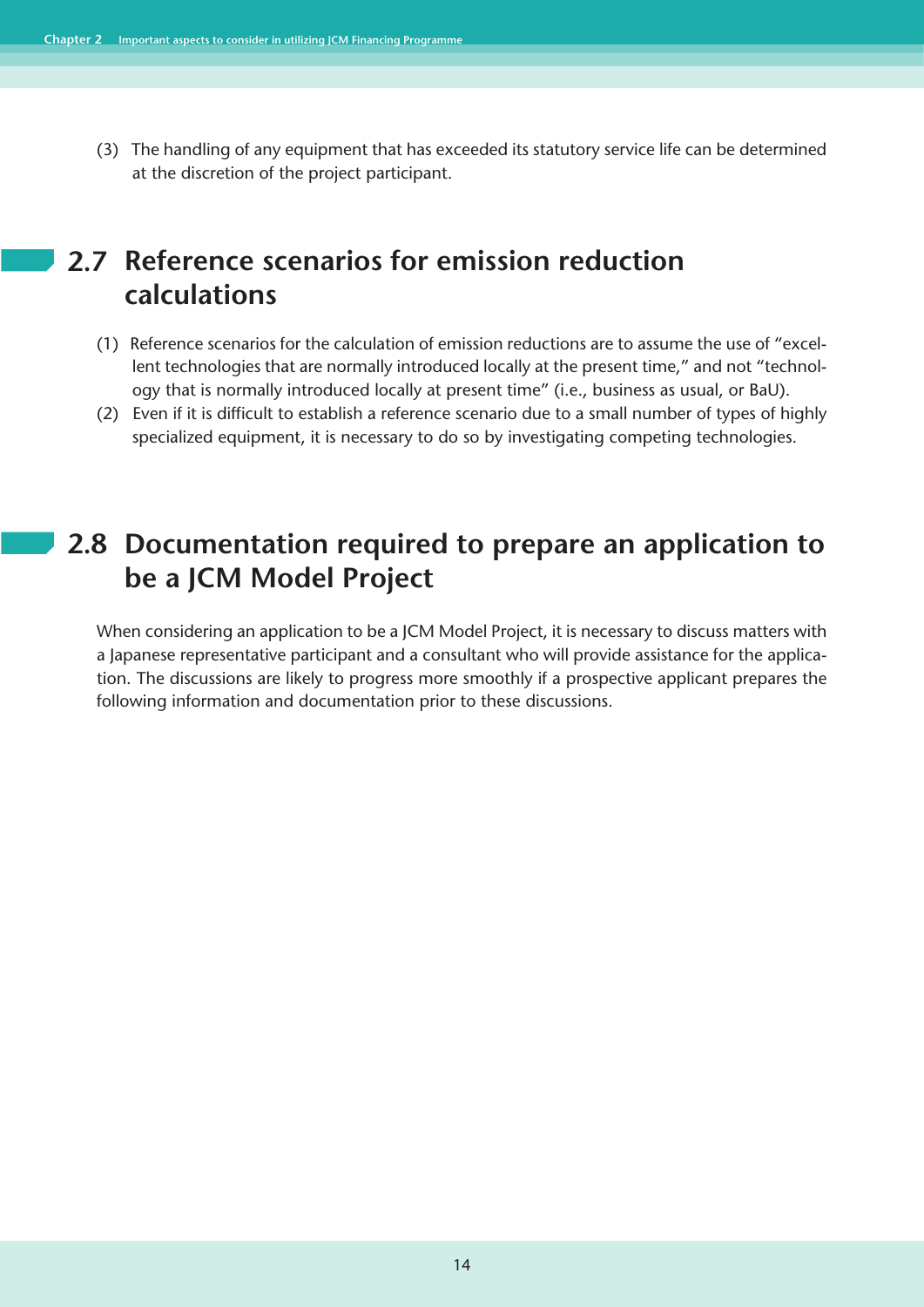#### Required information/documents

Date:

Name and position of the person completing the application:

#### **I. Basic information of partner company**

• Please attach company brochure (if available).

• Please attach company annual reports for most recent three years.

#### **II. Necessary information about the Project**

| 1. | Name of project                                                                                  |  |
|----|--------------------------------------------------------------------------------------------------|--|
| 2. | Project outline/plan including background,<br>objectives and goals                               |  |
| 3. | Number of project sites                                                                          |  |
| 4. | Address of each project site                                                                     |  |
| 5. | Maps of each project sites (URL)                                                                 |  |
| 6. | Planned size (capacity) and numbers of<br>installing facilities/ equipment and expected<br>costs |  |
| 7. | Current energy (electricity, fuel) consumption<br>within the project boundary                    |  |
| 8. | Planned energy (electricity, fuel) consumption<br>within the project boundary                    |  |
| 9. | Explanation on financial plan including<br>financial resources to complete the project           |  |
|    | 10. Drawings/diagrams of equipment/system to<br>be installed (if already available)              |  |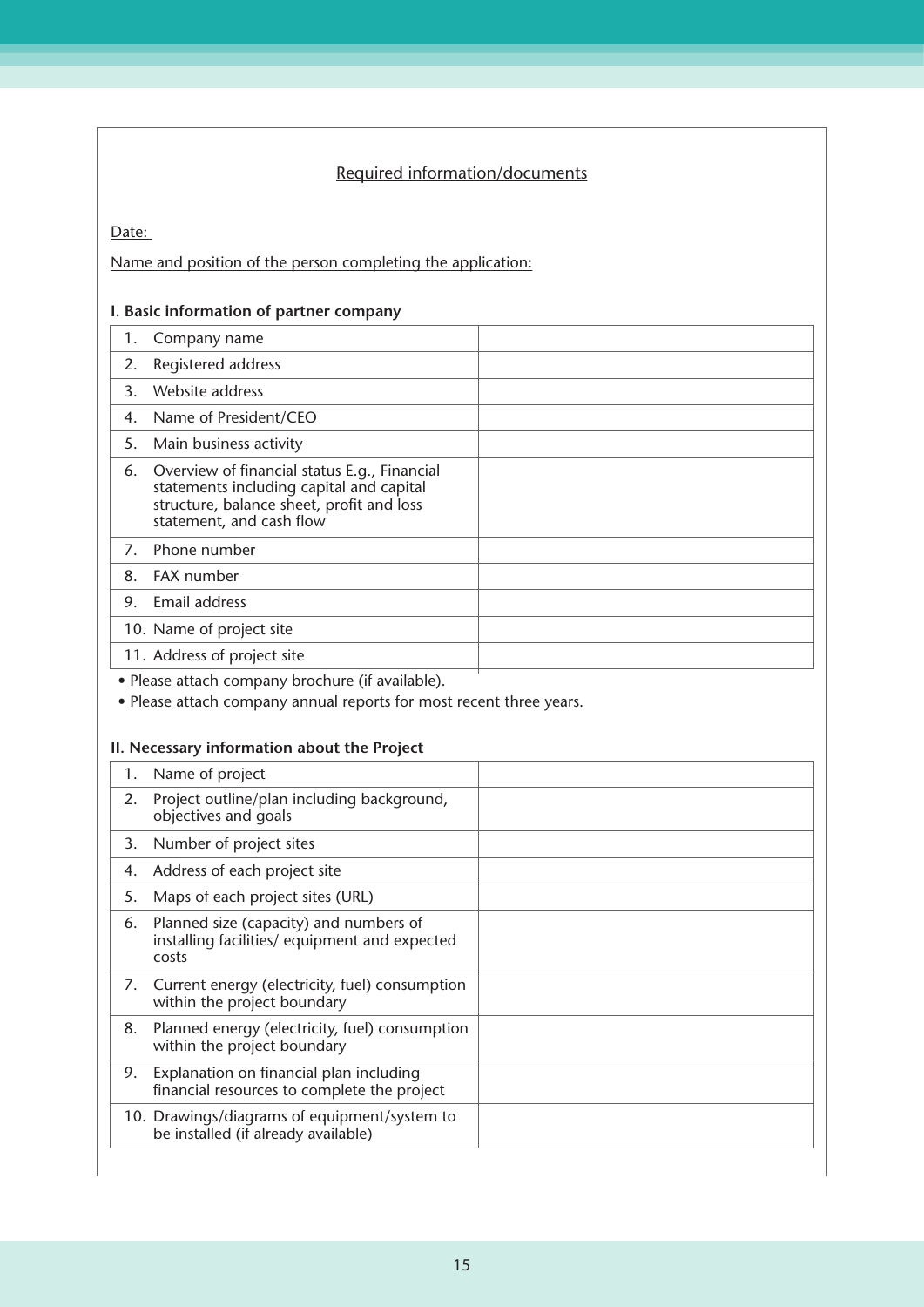| 11. Specifications/explanation sheet (brochure) of<br>main equipment to be installed                                                                                             |  |
|----------------------------------------------------------------------------------------------------------------------------------------------------------------------------------|--|
| 12. Detailed information of project cost<br>- Total cost of project<br>- Breakdown of project cost (if available)<br>- Quotations (cost estimates) from suppliers/<br>installers |  |
| 13. Estimated annual maintenance costs                                                                                                                                           |  |
| 14. Detailed information on expected timeline of<br>procurement/installation                                                                                                     |  |
| 15. Regulatory approvals necessary for installation/<br>operation (power generation, grid connection,<br>PPA, EIA, design approval, etc.)                                        |  |
| 16. Current progress on preparations for the project                                                                                                                             |  |
| 17. Photos of project site (URL)                                                                                                                                                 |  |
| 18. Any previous experience in dealing with<br>Japanese companies                                                                                                                |  |

#### **III. Other information to attach to application**

| 19. Company articles of incorporation                                                                                                                          |  |
|----------------------------------------------------------------------------------------------------------------------------------------------------------------|--|
| 20. Financial statements including capital and<br>capital structure, balance sheet, profit and<br>loss statement, and cash flow for three most<br>recent years |  |
| 21. Information/evidence on sources of financing<br>to complete the project                                                                                    |  |
| 22. Corporate documentation indicating decision<br>to implement JCM Financing Programme<br>(e.g., board resolution, minutes of board<br>meeting, etc.)         |  |
| 23. Signed document (MOU) with Japanese entity<br>as the consortium representative                                                                             |  |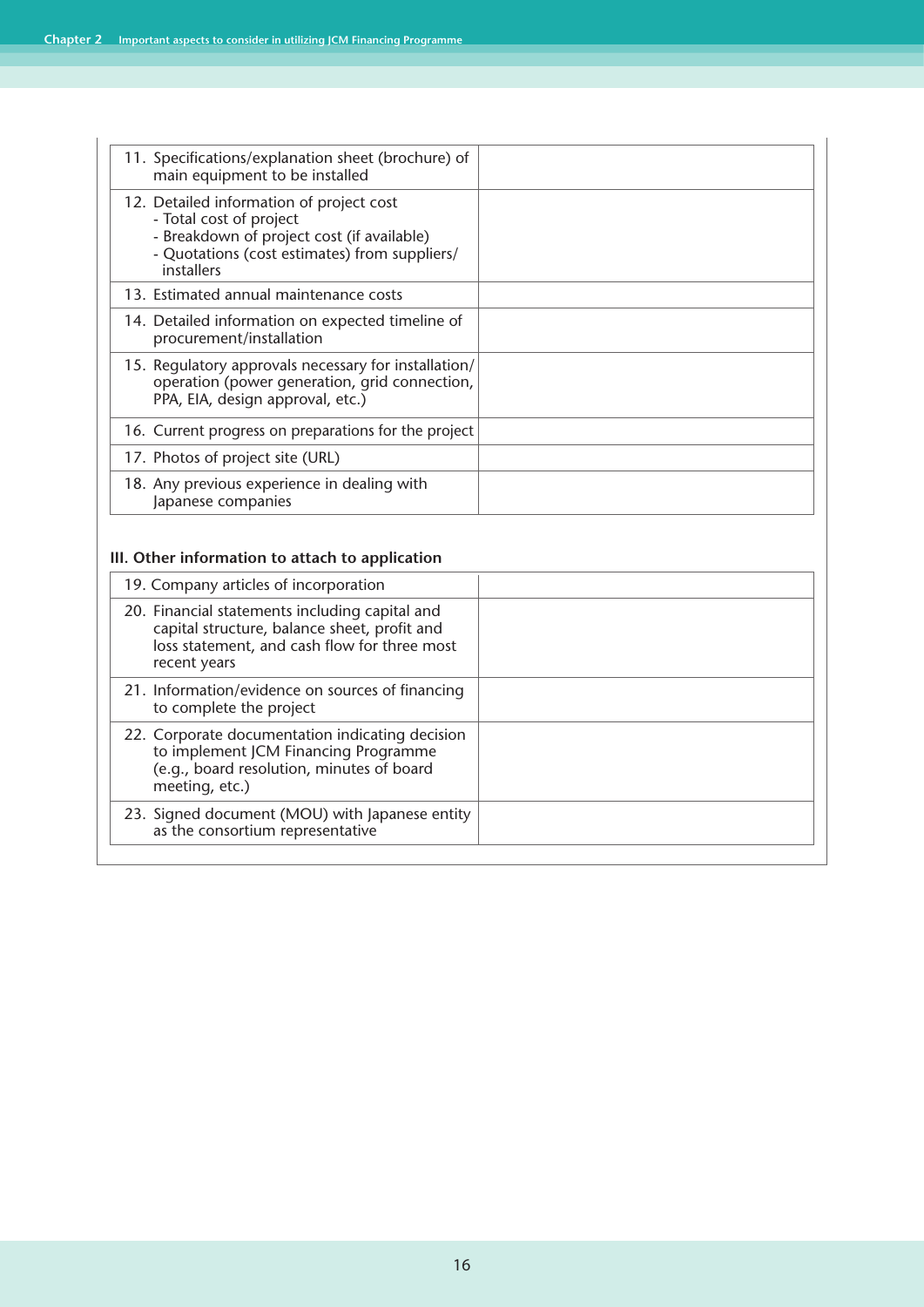## **Key points to note when preparing an application to 2.9 be a JCM Model Project**

| <b>No</b>    | Item                                                                                                                                          | Description                                                                                                                                                                             | Key points                                                                                                                                                                                                                                                                                                                                                                                              | Examples                                                                                                                                                                                                                                                                                                                                                                                                                                                                                                                                            |
|--------------|-----------------------------------------------------------------------------------------------------------------------------------------------|-----------------------------------------------------------------------------------------------------------------------------------------------------------------------------------------|---------------------------------------------------------------------------------------------------------------------------------------------------------------------------------------------------------------------------------------------------------------------------------------------------------------------------------------------------------------------------------------------------------|-----------------------------------------------------------------------------------------------------------------------------------------------------------------------------------------------------------------------------------------------------------------------------------------------------------------------------------------------------------------------------------------------------------------------------------------------------------------------------------------------------------------------------------------------------|
| $\mathbf{1}$ | Selection of<br>representative<br>participant                                                                                                 | • When preparing an<br>application to be a JCM<br>Model Project, identify a<br>representative participant for<br>the International<br>Consortium, which is an<br>important requirement. | • The representative<br>participant must be a<br>company registered as a<br>business in Japan. No<br>application to be a JCM<br>Model Project can be made<br>without a representative<br>participant.                                                                                                                                                                                                   | • Consider projects that could<br>involve collaboration with a<br>Japanese company<br>developing business in Latin<br>America.<br>• Register with JCM Global<br>Match. $1$<br>• Contact a consulting<br>company doing research<br>commissioned by MOEJ and<br>obtain support in efforts to<br>identify a representative<br>participant in Japan.                                                                                                                                                                                                    |
| 2            | Calculations of<br>CO <sub>2</sub> emission<br>reductions that<br>will be realized<br>by the project,<br>and amount of<br>financing<br>needed | • Independently estimate the<br>CO2 emission reductions<br>due to the project. The<br>amount of JCM financing is<br>estimated based on the<br>independent estimate.                     | • The estimates should be<br>conservative and based on<br>efficiency ratings from<br>specifications of the<br>proposed<br>facilities/equipment, and<br>emission reduction<br>calculation formulas<br>specified by the JCM<br>Administration Entity.<br>. If revised downward, the<br>amount of JCM financing<br>and project feasibility will<br>change, which will have<br>impacts on the project plan. | • For the estimation of the<br>financing amount, emission<br>reductions are to be<br>calculated conservatively<br>based on the emission<br>reduction calculation<br>formulas published by the<br><b>JCM Administration Entity.</b><br>• For the CO2 emission factor<br>of electric power, value<br>published by the JCM<br>Administration Entity are to<br>be used.<br>• Numbers are required for<br>which basis can be shown<br>from the EPC, etc. The<br>calculation is to be done<br>with consideration of<br>various types of system<br>losses. |
| 3            | Selection of<br>qualified projects<br>to be ICM<br><b>Model Projects</b>                                                                      | • Give consideration so that<br>application is suitable to be<br>JCM Model Project.                                                                                                     | • The installation of<br>facilities/equipment must<br>be able to reduce<br>energy-derived CO2<br>emissions, and it must be<br>possible to determine the<br>amount of reduction.<br>• The project should be on a<br>scale within the limits of<br>JCM Model Project<br>financing (maximum 2<br>billion yen, preferred<br>minimum 50 million yen).                                                        | • Examples envisioned<br>include projects that help<br>reduce consumption of<br>fossil-fuel-derived electricity<br>(renewable energy, energy<br>saving) and fossil fuels.<br>· Potentially large public<br>infrastructure-related<br>projects in electric power<br>and water supply, etc., are<br>worth considering as<br>candidates for JCM Model<br>Projects.                                                                                                                                                                                     |

1 https://gec.force.com/JCMGlobalMatch/